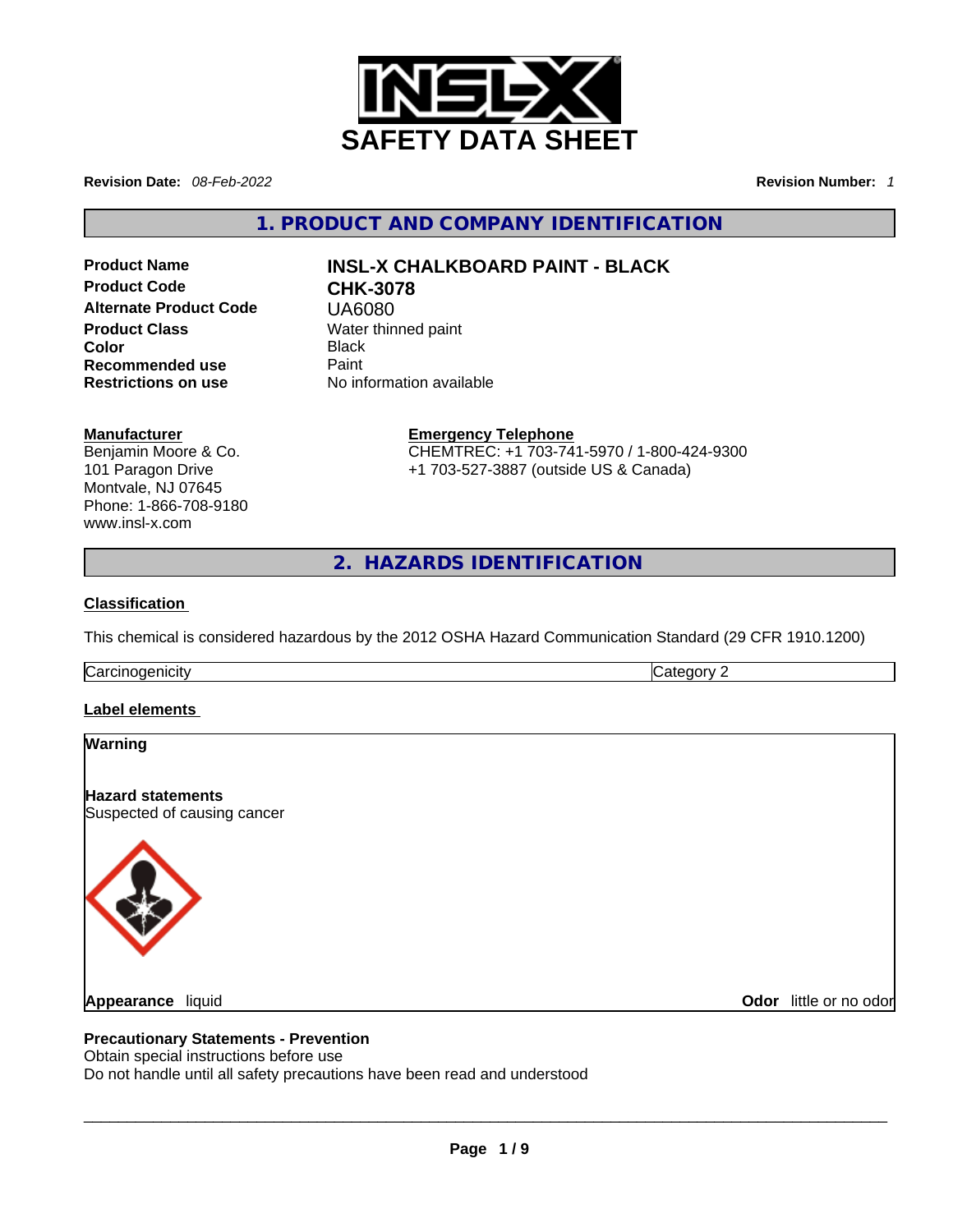Use personal protective equipment as required

# **Precautionary Statements - Response**

IF exposed or concerned: Get medical advice/attention

**Precautionary Statements - Storage** Store locked up

**Precautionary Statements - Disposal** Dispose of contents/container to an approved waste disposal plant

# **Hazards not otherwise classified (HNOC)**

Not applicable

**Other information** 

No information available

**WARNING:** This product contains isothiazolinone compounds at levels of <0.1%. These substances are biocides commonly found in most paints and a variety of personal care products as a preservative. Certain individuals may be sensitive or allergic to these substances, even at low levels.

# **3. COMPOSITION INFORMATION ON COMPONENTS**

| <b>Chemical name</b>            | CAS No.    | Weight-%    |
|---------------------------------|------------|-------------|
| Nepheline syenite               | 37244-96-5 | $25 - 30$   |
| Titanium dioxide                | 13463-67-7 | - 5         |
| Carbon black                    | 1333-86-4  | $0.5 - 1$   |
| Sodium C14-C16 olefin sulfonate | 68439-57-6 | $0.1 - 0.5$ |

|                                                  | 4. FIRST AID MEASURES                                                                                    |
|--------------------------------------------------|----------------------------------------------------------------------------------------------------------|
| <b>General Advice</b>                            | No hazards which require special first aid measures.                                                     |
| <b>Eye Contact</b>                               | Rinse thoroughly with plenty of water for at least 15 minutes and consult a<br>physician.                |
| <b>Skin Contact</b>                              | Wash off immediately with soap and plenty of water while removing all<br>contaminated clothes and shoes. |
| <b>Inhalation</b>                                | Move to fresh air. If symptoms persist, call a physician.                                                |
| Ingestion                                        | Clean mouth with water and afterwards drink plenty of water. Consult a physician<br>if necessary.        |
| <b>Most Important</b><br><b>Symptoms/Effects</b> | None known.                                                                                              |
| <b>Notes To Physician</b>                        | Treat symptomatically.                                                                                   |
|                                                  | 5. FIRE-FIGHTING MEASURES                                                                                |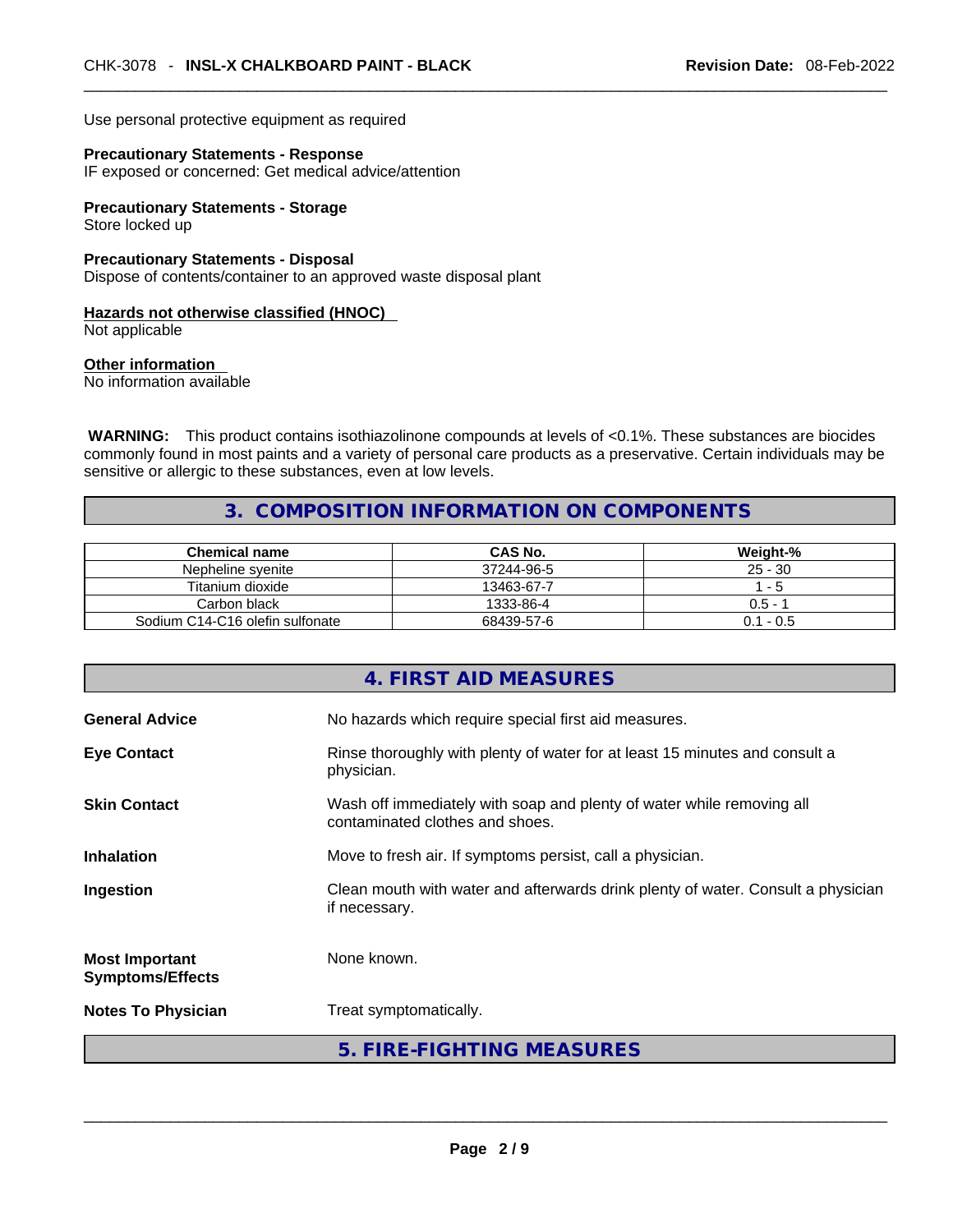| <b>Suitable Extinguishing Media</b>                                              | Use extinguishing measures that are appropriate to local<br>circumstances and the surrounding environment.                                   |
|----------------------------------------------------------------------------------|----------------------------------------------------------------------------------------------------------------------------------------------|
| Protective equipment and precautions for firefighters                            | As in any fire, wear self-contained breathing apparatus<br>pressure-demand, MSHA/NIOSH (approved or equivalent)<br>and full protective gear. |
| <b>Specific Hazards Arising From The Chemical</b>                                | Closed containers may rupture if exposed to fire or<br>extreme heat.                                                                         |
| Sensitivity to mechanical impact                                                 | No.                                                                                                                                          |
| Sensitivity to static discharge                                                  | No.                                                                                                                                          |
| <b>Flash Point Data</b><br>Flash point (°F)<br>Flash Point (°C)<br><b>Method</b> | Not applicable<br>Not applicable<br>Not applicable                                                                                           |
| <b>Flammability Limits In Air</b>                                                |                                                                                                                                              |
| Lower flammability limit:<br><b>Upper flammability limit:</b>                    | Not applicable<br>Not applicable                                                                                                             |
| <b>NFPA</b><br>Health: 1<br><b>Flammability: 0</b>                               | <b>Instability: 0</b><br><b>Special: Not Applicable</b>                                                                                      |
|                                                                                  |                                                                                                                                              |

## **NFPA Legend**

- 0 Not Hazardous
- 1 Slightly
- 2 Moderate
- 3 High
- 4 Severe

*The ratings assigned are only suggested ratings, the contractor/employer has ultimate responsibilities for NFPA ratings where this system is used.* 

*Additional information regarding the NFPA rating system is available from the National Fire Protection Agency (NFPA) at www.nfpa.org.* 

|                                                                                                                                        | 6. ACCIDENTAL RELEASE MEASURES                                                                                                                                                   |
|----------------------------------------------------------------------------------------------------------------------------------------|----------------------------------------------------------------------------------------------------------------------------------------------------------------------------------|
| <b>Personal Precautions</b>                                                                                                            | Avoid contact with skin, eyes and clothing. Ensure adequate ventilation.                                                                                                         |
| <b>Other Information</b>                                                                                                               | Prevent further leakage or spillage if safe to do so.                                                                                                                            |
| <b>Environmental precautions</b>                                                                                                       | See Section 12 for additional Ecological Information.                                                                                                                            |
| Soak up with inert absorbent material. Sweep up and shovel into suitable<br><b>Methods for Cleaning Up</b><br>containers for disposal. |                                                                                                                                                                                  |
|                                                                                                                                        | 7. HANDLING AND STORAGE                                                                                                                                                          |
| <b>Handling</b>                                                                                                                        | Avoid contact with skin, eyes and clothing. Avoid breathing vapors, spray mists or<br>sanding dust. In case of insufficient ventilation, wear suitable respiratory<br>equipment. |
| <b>Storage</b>                                                                                                                         | Keep container tightly closed. Keep out of the reach of children.                                                                                                                |
|                                                                                                                                        |                                                                                                                                                                                  |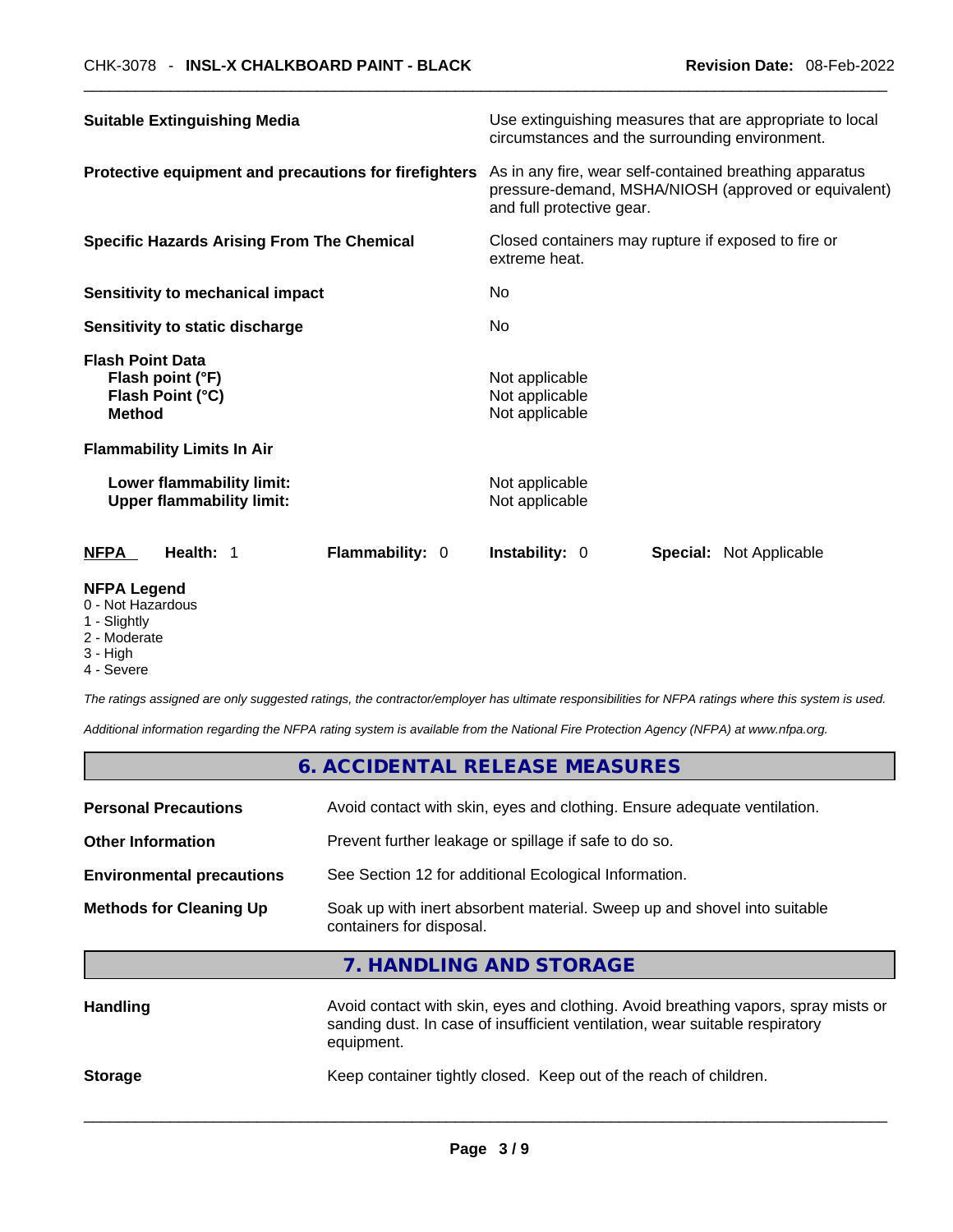#### **Incompatible Materials** No information available

# **8. EXPOSURE CONTROLS/PERSONAL PROTECTION**

## **Exposure Limits**

| <b>Chemical name</b> | <b>ACGIH TLV</b>                              | <b>OSHA PEL</b>            |
|----------------------|-----------------------------------------------|----------------------------|
| Titanium dioxide     | TWA: $10 \text{ ma/m}^3$                      | 15 mg/m $3$ - TWA          |
| Carbon black         | TWA: $3 \text{ mg/m}^3$ inhalable particulate | $3.5 \text{ mg/m}^3$ - TWA |
|                      | matter                                        |                            |

# **Legend**

ACGIH - American Conference of Governmental Industrial Hygienists Exposure Limits OSHA - Occupational Safety & Health Administration Exposure Limits N/E - Not Established

| <b>Engineering Measures</b>          | Ensure adequate ventilation, especially in confined areas.                                                                          |
|--------------------------------------|-------------------------------------------------------------------------------------------------------------------------------------|
| <b>Personal Protective Equipment</b> |                                                                                                                                     |
| <b>Eye/Face Protection</b>           | Safety glasses with side-shields.                                                                                                   |
| <b>Skin Protection</b>               | Protective gloves and impervious clothing.                                                                                          |
| <b>Respiratory Protection</b>        | In case of insufficient ventilation wear suitable respiratory equipment.                                                            |
| <b>Hygiene Measures</b>              | Avoid contact with skin, eyes and clothing. Remove and wash contaminated<br>clothing before re-use. Wash thoroughly after handling. |

| Appearance<br>Odor<br><b>Odor Threshold</b><br>Density (Ibs/gal)<br><b>Specific Gravity</b><br>рH<br><b>Viscosity (cps)</b><br>Solubility(ies)<br><b>Water solubility</b><br><b>Evaporation Rate</b><br>Vapor pressure<br>Vapor density<br>Wt. % Solids<br>Vol. % Solids<br>Wt. % Volatiles<br>Vol. % Volatiles<br><b>VOC Regulatory Limit (g/L)</b><br><b>Boiling Point (°F)</b><br><b>Boiling Point (°C)</b><br>Freezing point (°F)<br>Freezing Point (°C)<br>Flash point (°F)<br>Flash Point (°C)<br><b>Method</b> | liquid<br>little or no odor<br>No information available<br>$10.4 - 10.6$<br>$1.24 - 1.27$<br>No information available<br>No information available<br>No information available<br>No information available<br>No information available<br>No information available<br>No information available<br>$50 - 60$<br>$40 - 50$<br>$40 - 50$<br>$50 - 60$<br>< 50<br>212<br>100<br>32<br>0<br>Not applicable<br>Not applicable<br>Not applicable |  |
|-----------------------------------------------------------------------------------------------------------------------------------------------------------------------------------------------------------------------------------------------------------------------------------------------------------------------------------------------------------------------------------------------------------------------------------------------------------------------------------------------------------------------|------------------------------------------------------------------------------------------------------------------------------------------------------------------------------------------------------------------------------------------------------------------------------------------------------------------------------------------------------------------------------------------------------------------------------------------|--|
|-----------------------------------------------------------------------------------------------------------------------------------------------------------------------------------------------------------------------------------------------------------------------------------------------------------------------------------------------------------------------------------------------------------------------------------------------------------------------------------------------------------------------|------------------------------------------------------------------------------------------------------------------------------------------------------------------------------------------------------------------------------------------------------------------------------------------------------------------------------------------------------------------------------------------------------------------------------------------|--|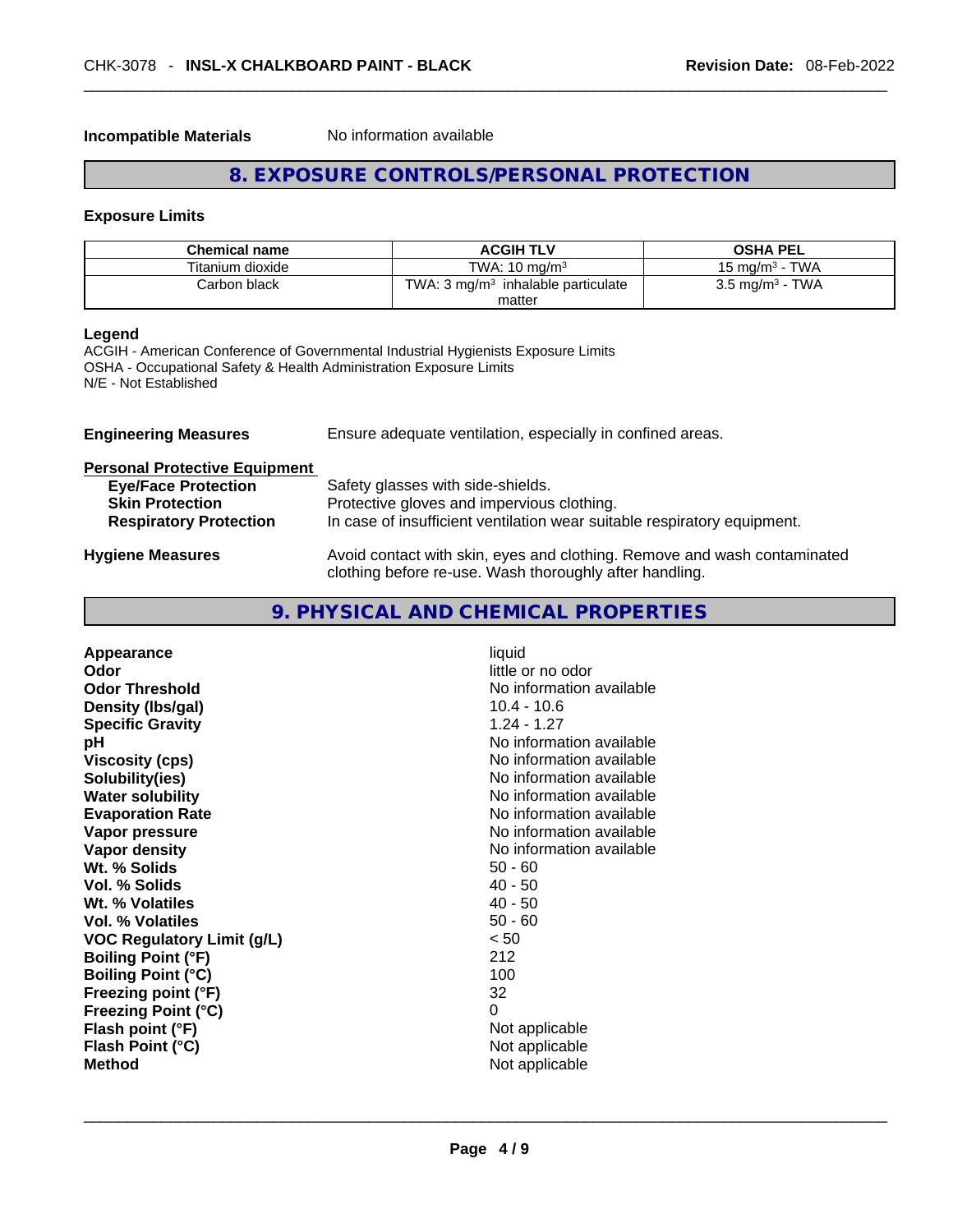**Flammability (solid, gas)**<br> **Commability limit:**<br>
Upper flammability limit:<br>
Not applicable **Upper flammability limit:**<br> **Lower flammability limit:**<br>
Not applicable<br>
Not applicable **Lower flammability limit:**<br> **Autoignition Temperature (°F)**<br>
Mo information available Autoignition **Temperature** (°F) <br>
Autoignition **Temperature** (°C) <br>
No information available **Autoignition Temperature (°C) Decomposition Temperature (°F)**<br> **Decomposition Temperature (°C)**<br>
No information available<br>
No information available **Decomposition Temperature (°C)**<br>Partition coefficient

**No information available** 

# **10. STABILITY AND REACTIVITY**

| <b>Reactivity</b>                         | Not Applicable                           |
|-------------------------------------------|------------------------------------------|
| <b>Chemical Stability</b>                 | Stable under normal conditions.          |
| <b>Conditions to avoid</b>                | Prevent from freezing.                   |
| <b>Incompatible Materials</b>             | No materials to be especially mentioned. |
| <b>Hazardous Decomposition Products</b>   | None under normal use.                   |
| <b>Possibility of hazardous reactions</b> | None under normal conditions of use.     |

# **11. TOXICOLOGICAL INFORMATION**

| <b>Product Information</b>                                                                                                                                                                                                                                                             |                                                                                                                                                                                                                                                                                                                                                                                                                                                                                            |  |
|----------------------------------------------------------------------------------------------------------------------------------------------------------------------------------------------------------------------------------------------------------------------------------------|--------------------------------------------------------------------------------------------------------------------------------------------------------------------------------------------------------------------------------------------------------------------------------------------------------------------------------------------------------------------------------------------------------------------------------------------------------------------------------------------|--|
| Information on likely routes of exposure                                                                                                                                                                                                                                               |                                                                                                                                                                                                                                                                                                                                                                                                                                                                                            |  |
| <b>Principal Routes of Exposure</b>                                                                                                                                                                                                                                                    | Eye contact, skin contact and inhalation.                                                                                                                                                                                                                                                                                                                                                                                                                                                  |  |
| <b>Acute Toxicity</b>                                                                                                                                                                                                                                                                  |                                                                                                                                                                                                                                                                                                                                                                                                                                                                                            |  |
| <b>Product Information</b>                                                                                                                                                                                                                                                             | No information available                                                                                                                                                                                                                                                                                                                                                                                                                                                                   |  |
| Symptoms related to the physical, chemical and toxicological characteristics                                                                                                                                                                                                           |                                                                                                                                                                                                                                                                                                                                                                                                                                                                                            |  |
| <b>Symptoms</b>                                                                                                                                                                                                                                                                        | No information available                                                                                                                                                                                                                                                                                                                                                                                                                                                                   |  |
|                                                                                                                                                                                                                                                                                        | Delayed and immediate effects as well as chronic effects from short and long-term exposure                                                                                                                                                                                                                                                                                                                                                                                                 |  |
| Eye contact<br><b>Skin contact</b><br><b>Inhalation</b><br>Ingestion<br><b>Sensitization</b><br><b>Neurological Effects</b><br><b>Mutagenic Effects</b><br><b>Reproductive Effects</b><br><b>Developmental Effects</b><br><b>Target organ effects</b><br><b>STOT - single exposure</b> | May cause slight irritation.<br>Substance may cause slight skin irritation. Prolonged or repeated contact may dry<br>skin and cause irritation.<br>May cause irritation of respiratory tract.<br>Ingestion may cause gastrointestinal irritation, nausea, vomiting and diarrhea.<br>No information available<br>No information available.<br>No information available.<br>No information available.<br>No information available.<br>No information available.<br>No information available. |  |
|                                                                                                                                                                                                                                                                                        |                                                                                                                                                                                                                                                                                                                                                                                                                                                                                            |  |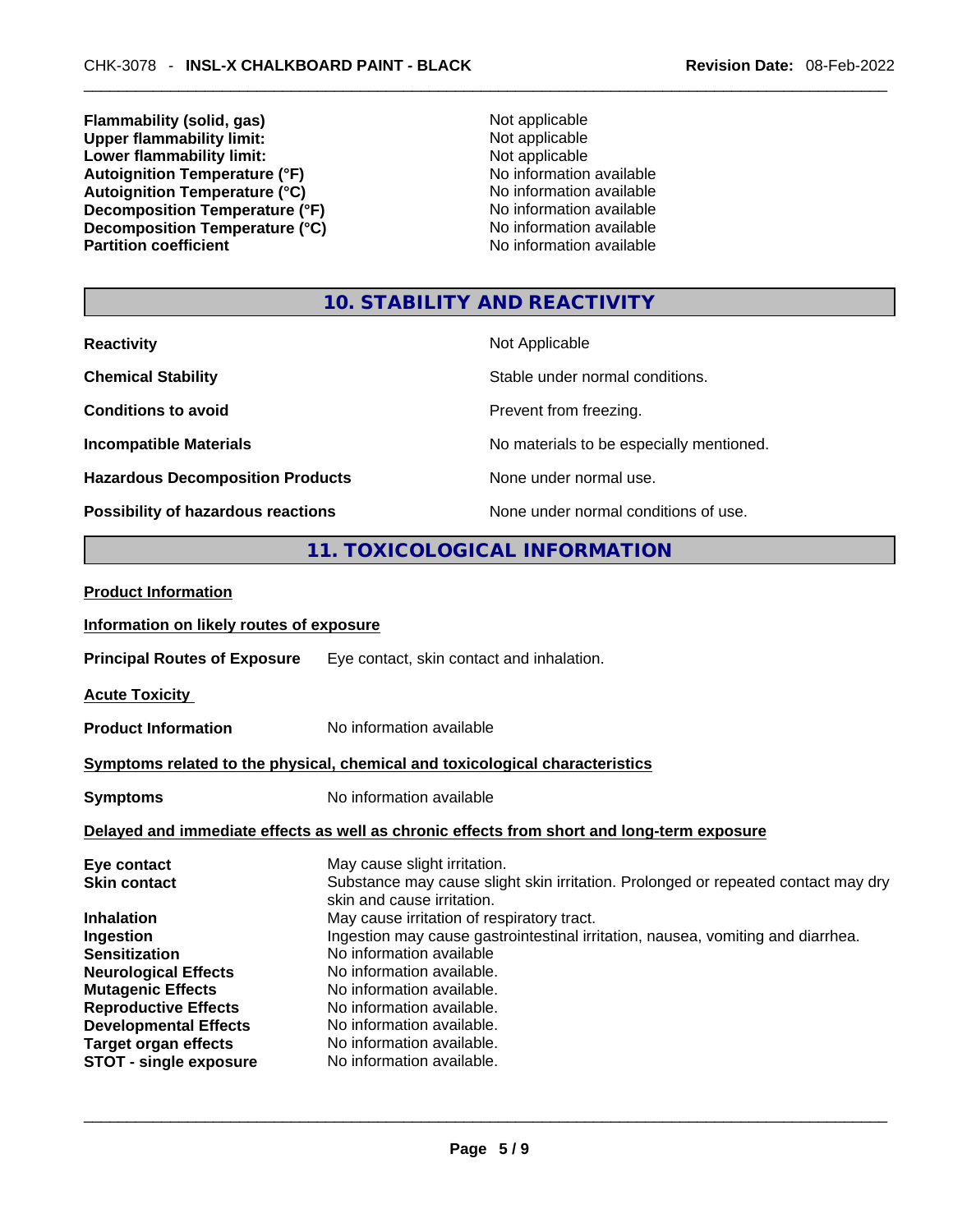| <b>STOT - repeated exposure</b> | No information available. |
|---------------------------------|---------------------------|
| Other adverse effects           | No information available. |
| <b>Aspiration Hazard</b>        | No information available  |

#### **Numerical measures of toxicity**

**The following values are calculated based on chapter 3.1 of the GHS document**

#### **Component Information**

| Chemical name                   | Oral LD50             | Dermal LD50              | Inhalation LC50     |
|---------------------------------|-----------------------|--------------------------|---------------------|
| Titanium dioxide                | $> 10000$ mg/kg (Rat) | $\overline{\phantom{0}}$ |                     |
| 13463-67-7                      |                       |                          |                     |
| Carbon black                    | $> 15400$ mg/kg (Rat) | > 3 g/kg (Rabbit)        |                     |
| 1333-86-4                       |                       |                          |                     |
| Sodium C14-C16 olefin sulfonate | $= 2220$ mg/kg (Rat)  | > 740 mg/kg (Rabbit)     | > 52 mg/L (Rat) 4 h |
| 68439-57-6                      |                       |                          |                     |

### **Chronic Toxicity**

#### **Carcinogenicity**

*The information below indicates whether each agency has listed any ingredient as a carcinogen:.* 

| <b>Chemical name</b> | <b>IARC</b>         | <b>NTP</b> | <b>OSHA</b> |
|----------------------|---------------------|------------|-------------|
|                      | 2B - Possible Human |            | Listed      |
| l Titanium dioxide   | Carcinogen          |            |             |
|                      | 2B - Possible Human |            | ∟isted      |
| l Carbon black       | Carcinogen          |            |             |

• Although IARC has classified titanium dioxide as possibly carcinogenic to humans (2B), their summary concludes: "No significant exposure to titanium dioxide is thought to occur during the use of products in which titanium dioxide is bound to other materials, such as paint."

#### **Legend**

IARC - International Agency for Research on Cancer NTP - National Toxicity Program OSHA - Occupational Safety & Health Administration

**12. ECOLOGICAL INFORMATION** 

## **Ecotoxicity Effects**

The environmental impact of this product has not been fully investigated.

# **Product Information**

# **Acute Toxicity to Fish**

No information available

# **Acute Toxicity to Aquatic Invertebrates**

No information available

#### **Acute Toxicity to Aquatic Plants**

# No information available \_\_\_\_\_\_\_\_\_\_\_\_\_\_\_\_\_\_\_\_\_\_\_\_\_\_\_\_\_\_\_\_\_\_\_\_\_\_\_\_\_\_\_\_\_\_\_\_\_\_\_\_\_\_\_\_\_\_\_\_\_\_\_\_\_\_\_\_\_\_\_\_\_\_\_\_\_\_\_\_\_\_\_\_\_\_\_\_\_\_\_\_\_ **Persistence / Degradability**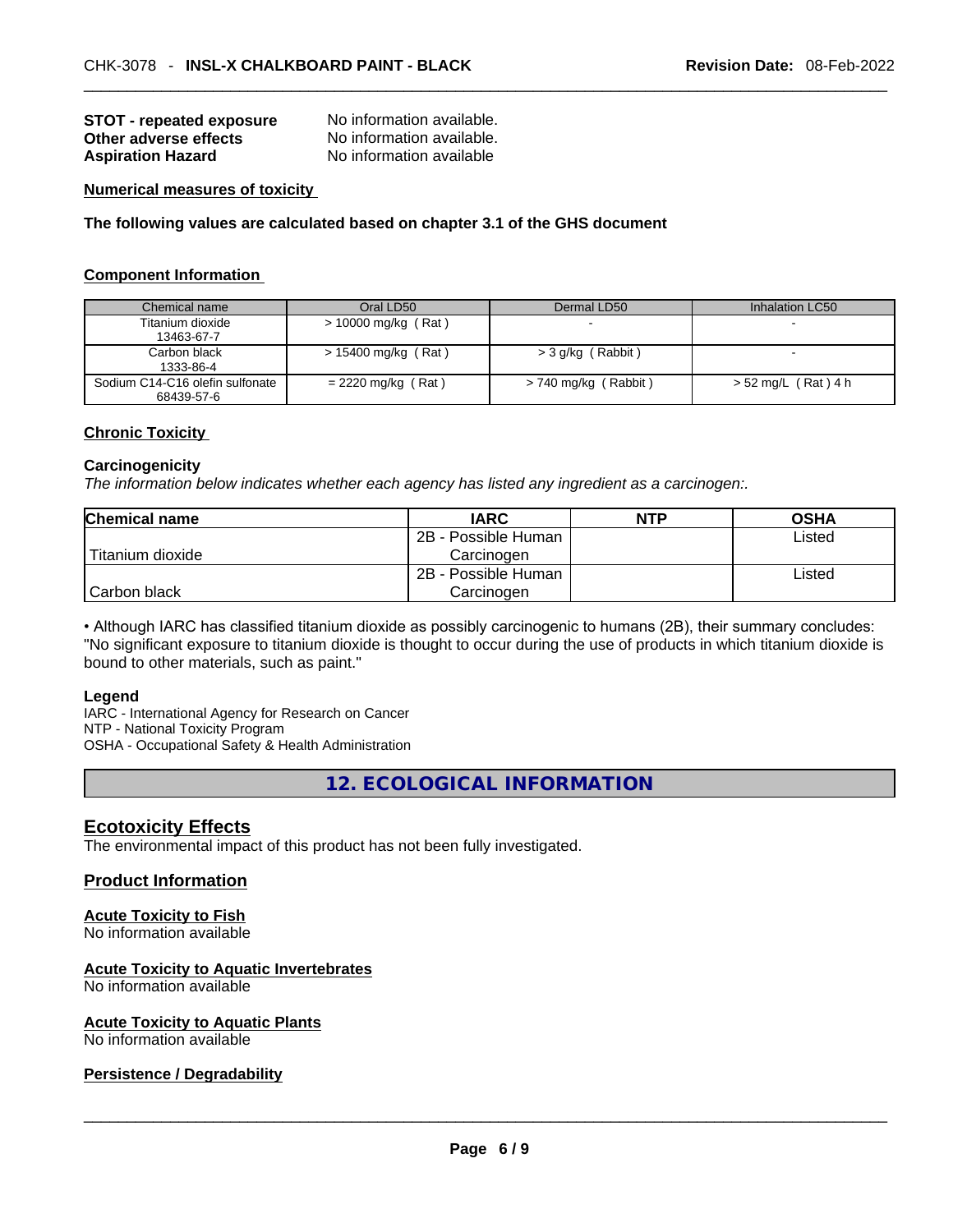No information available.

# **Bioaccumulation**

No information available.

# **Mobility in Environmental Media**

No information available.

# **Ozone**

No information available

# **Component Information**

# **Acute Toxicity to Fish**

Titanium dioxide  $\overline{\text{LC50:}}$  > 1000 mg/L (Fathead Minnow - 96 hr.)

# **Acute Toxicity to Aquatic Invertebrates**

No information available

## **Acute Toxicity to Aquatic Plants**

No information available

|                                  | 13. DISPOSAL CONSIDERATIONS                                                                                                                                                                                               |
|----------------------------------|---------------------------------------------------------------------------------------------------------------------------------------------------------------------------------------------------------------------------|
| <b>Waste Disposal Method</b>     | Dispose of in accordance with federal, state, and local regulations. Local<br>requirements may vary, consult your sanitation department or state-designated<br>environmental protection agency for more disposal options. |
|                                  | 14. TRANSPORT INFORMATION                                                                                                                                                                                                 |
| <b>DOT</b>                       | Not regulated                                                                                                                                                                                                             |
| <b>ICAO/IATA</b>                 | Not regulated                                                                                                                                                                                                             |
| <b>IMDG/IMO</b>                  | Not regulated                                                                                                                                                                                                             |
|                                  | <b>15. REGULATORY INFORMATION</b>                                                                                                                                                                                         |
| <b>International Inventories</b> |                                                                                                                                                                                                                           |

| <b>TSCA: United States</b> | Yes - All components are listed or exempt. |
|----------------------------|--------------------------------------------|
| <b>DSL: Canada</b>         | Yes - All components are listed or exempt. |

# **Federal Regulations**

| SARA 311/312 hazardous categorization |     |
|---------------------------------------|-----|
| Acute health hazard                   | Nο  |
| Chronic Health Hazard                 | Yes |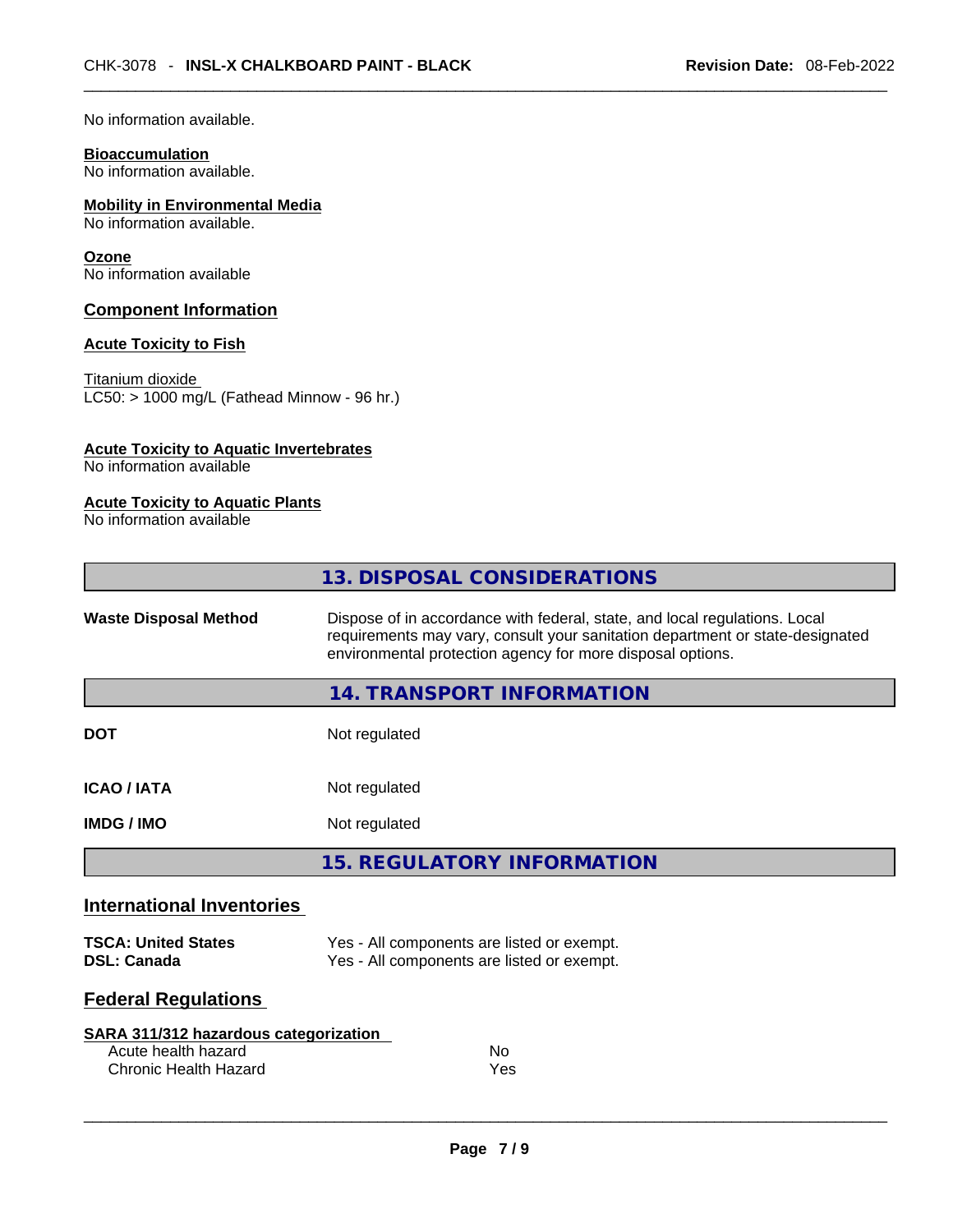| Fire hazard                       | No. |
|-----------------------------------|-----|
| Sudden release of pressure hazard | No. |
| Reactive Hazard                   | No. |

#### **SARA 313**

Section 313 of Title III of the Superfund Amendments and Reauthorization Act of 1986 (SARA). This product contains a chemical or chemicals which are subject to the reporting requirements of the Act and Title 40 of the Code of Federal Regulations, Part 372:

*None*

# **Clean Air Act,Section 112 Hazardous Air Pollutants (HAPs) (see 40 CFR 61)**

This product contains the following HAPs:

*None*

# **US State Regulations**

# **California Proposition 65**

# **WARNING:** Cancer and Reproductive Harm– www.P65warnings.ca.gov

## **State Right-to-Know**

| Chemical<br>name                        | chusetts | New<br><b>Jersev</b> | Pennsylvania |
|-----------------------------------------|----------|----------------------|--------------|
| <br>$- \cdot$ .<br>dioxide<br>I itanium |          |                      |              |
| black<br>Carbon                         |          |                      |              |

**Legend**

X - Listed

# **16. OTHER INFORMATION**

**HMIS** - **Health:** 1\* **Flammability:** 0 **Reactivity:** 0 **PPE:** -

#### **HMIS Legend**

- 0 Minimal Hazard
- 1 Slight Hazard
- 2 Moderate Hazard
- 3 Serious Hazard
- 4 Severe Hazard
- \* Chronic Hazard

X - Consult your supervisor or S.O.P. for "Special" handling instructions.

Note: The PPE rating has intentionally been left blank. Choose appropriate PPE that will protect employees from the hazards the material will *present under the actual normal conditions of use.* 

*Caution: HMISÒ ratings are based on a 0-4 rating scale, with 0 representing minimal hazards or risks, and 4 representing significant hazards or risks. Although HMISÒ ratings are not required on MSDSs under 29 CFR 1910.1200, the preparer, has chosen to provide them. HMISÒ ratings are to be used only in conjunction with a fully implemented HMISÒ program by workers who have received appropriate HMISÒ training. HMISÒ is a registered trade and service mark of the NPCA. HMISÒ materials may be purchased exclusively from J. J. Keller (800) 327-6868.*